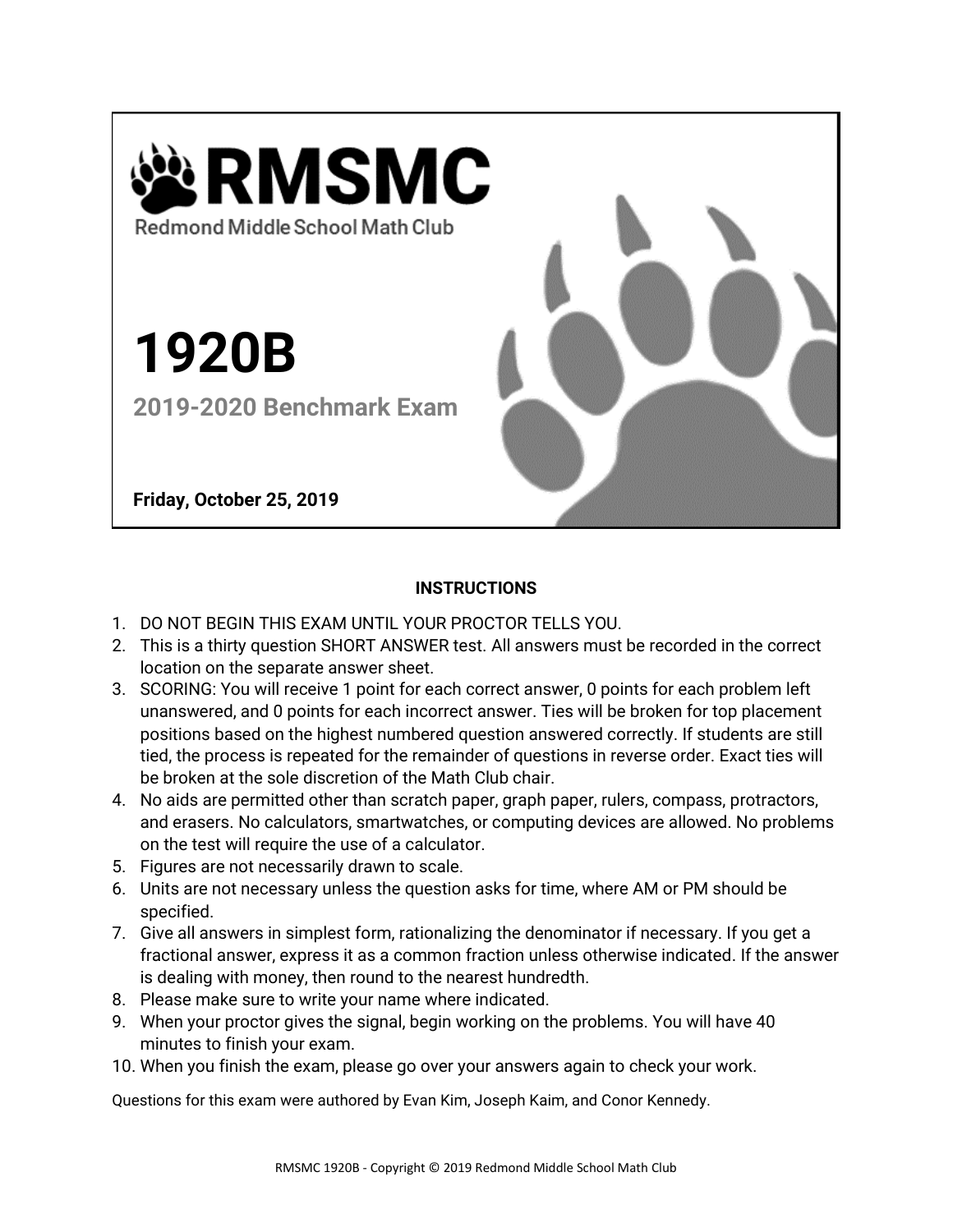## **ANSWER SHEET**

| наше  |  |  |
|-------|--|--|
| Grade |  |  |

| <b>Name</b> | Score 1          | Score 2          | Final |
|-------------|------------------|------------------|-------|
| Grade       | <b>Initial 1</b> | <b>Initial 2</b> |       |

**Do not write in shaded regions.**

|                | <b>Answer</b> | $1$ or $0$ | $1$ or $0$ |                    | <b>Answer</b> | $1$ or $0$ | $1$ or $0$ |
|----------------|---------------|------------|------------|--------------------|---------------|------------|------------|
| 1              |               |            |            | 16                 |               |            |            |
| $\frac{2}{3}$  |               |            |            | 17                 |               |            |            |
|                |               |            |            | 18                 |               |            |            |
| $\overline{4}$ |               |            |            | 19                 |               |            |            |
| 5              |               |            |            | 20                 |               |            |            |
| 6              |               |            |            | 21                 |               |            |            |
| 7              |               |            |            | 22                 |               |            |            |
| 8              |               |            |            | 23                 |               |            |            |
| 9              |               |            |            | 24                 |               |            |            |
| 10             |               |            |            | 25                 |               |            |            |
|                |               |            |            | 26                 |               |            |            |
| 12             |               |            |            | 27                 |               |            |            |
| 13             |               |            |            | 28                 |               |            |            |
| 14             |               |            |            | 29                 |               |            |            |
| 15             |               |            |            | 30                 |               |            |            |
|                | 1-15 Total    |            |            | <b>16-30 Total</b> |               |            |            |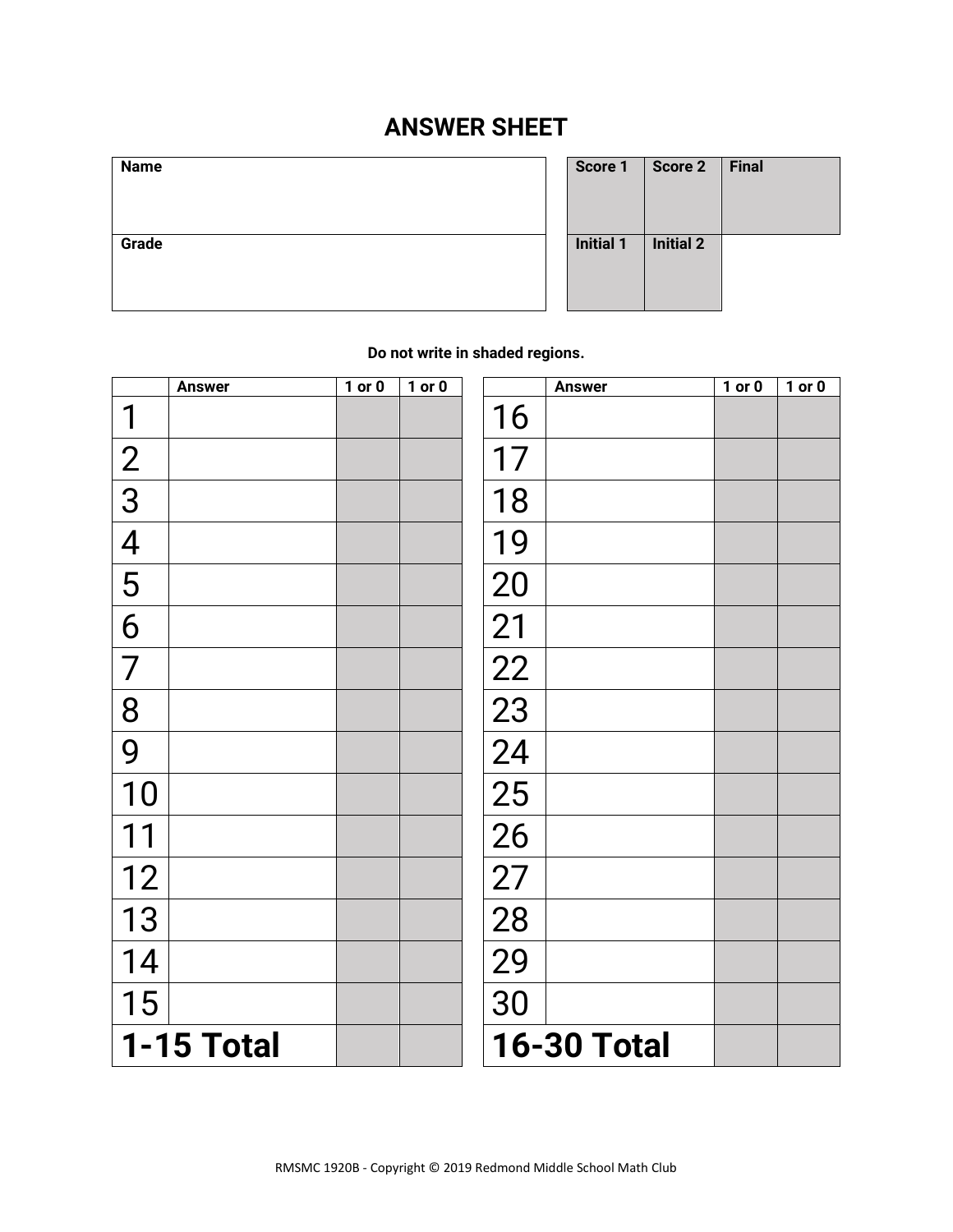- 1. The operation  $a \Omega b$  is defined as  $a \Omega b = (a b)!$ . What is  $2 \Omega 2$ ?
- 2. How many feet are in 57 miles?
- 3. If a rhombus has diagonals of length 10 and 24, then what is the area of the rhombus?
- 4. If  $n = 10201200_3$  is a number in base 3, then what is  $\frac{n}{9}$  expressed in base 3?
- 5. On Mars, Martians use strange objects as coins. Johnny the Martian flips three **3-sided** coins. What is the probability that he gets the same side on all three coins?
- 6. Jerry has 6 white marbles and 5 black marbles, which he needs to put in two boxes labeled A and B. If Jerry needs at least 3 white marbles in box A and at least 2 black marbles in box B, then how many different ways are there for him to put the marbles in the boxes? Assume that same color marbles are indistinguishable from one another.
- 7. If 35A62 is a five-digit number that is divisible by 3, then what is the sum of all possible values of  $A$ ?
- 8. How many gray squares are in stage 5 of the following pattern?



- 9. Let  $\triangle ABC$  be a triangle and let P be a point on side  $\overline{BC}$ . If ∠BAP = 50° and ∠ABC = 70°, what is the measure of  $∠APC$ ?
- 10. John has a broken clock that moves 69 minutes for every 60 minutes on a correct clock. His clock first broke at exactly 2:35 PM. What time is it in real life if his clock says that it is 7:57 PM on the same day that it broke?
- 11. There are five tall towers in Redmond. Tower A, B, C, D, and E. Tower A is 2.7 times as tall as Tower B, Tower B is 2.7 times as tall as Tower C, and so on all the way to Tower E. How tall is Tower E, if Tower A is 1500 feet tall? Each tower is the whole number height closest to the true quotient of the taller tower.
- 12. On the planet Minetune, 25 gold ingots can be traded for 29 emeralds, and 16 emeralds can be traded for 27 iron ingots. How many iron ingots can John trade for if he has 18 64-item stacks of gold ingots and 48 extra gold ingots?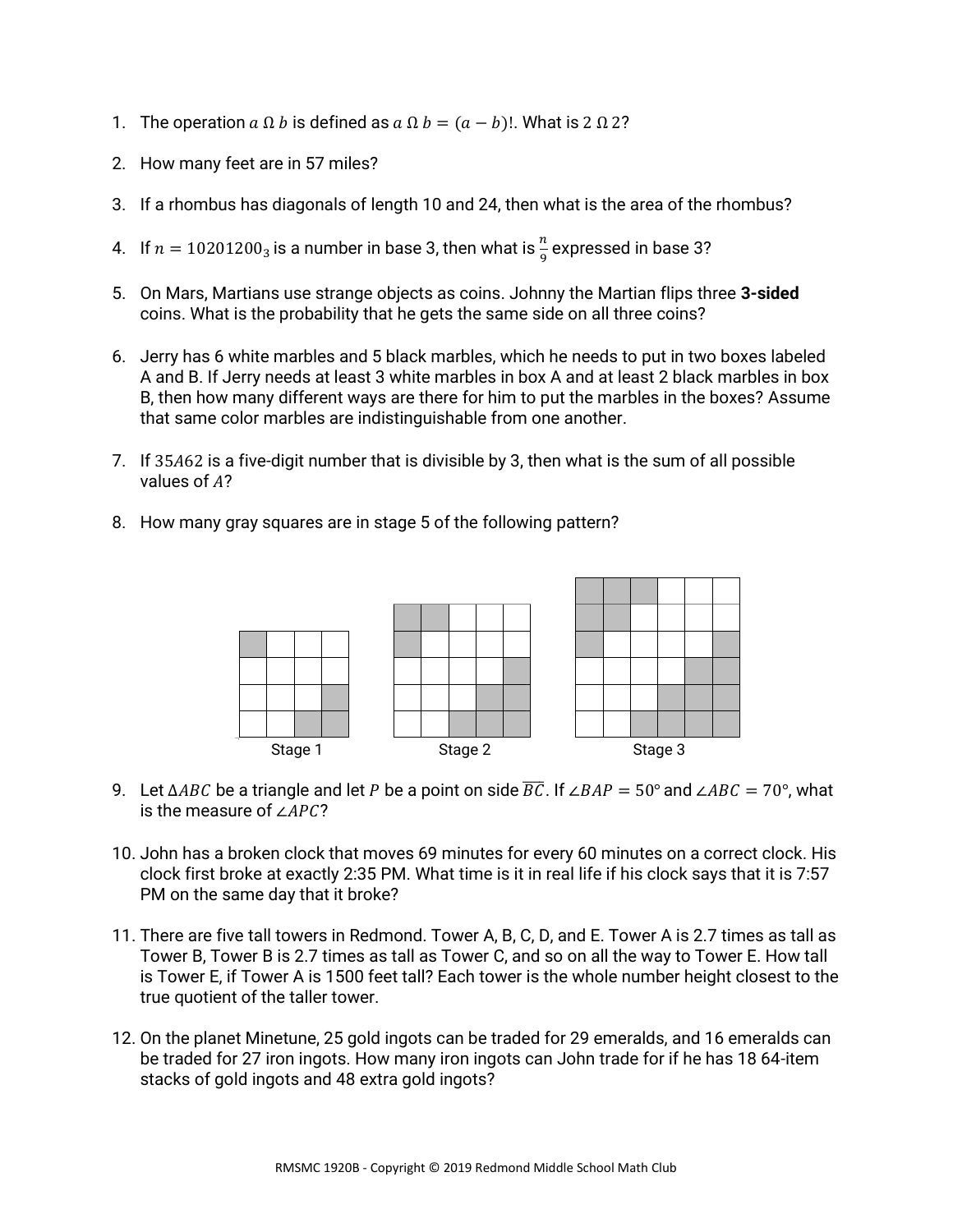- 13. Find the sum of the infinite series  $\frac{1}{3} + \frac{4}{9}$  $\frac{4}{9} + \frac{9}{27}$  $\frac{9}{27} + \frac{16}{81}$  $\frac{16}{81} + \cdots$ .
- 14. At Redmond Middle School there are sixth graders, seventh graders, and eighth graders. There are fifteen sixth graders in Redmond Middle School, and there are equal amounts of sixth and seventh graders in math club, with one-fifth of the sixth graders being in math club. The amount of seventh graders that are not in math club is equal to the amount of eighth graders that are in math club. The ratio of seventh graders not in math club to eighth graders that aren't in math club is 2:7. How many students are at Redmond Middle School, if the ratio of sixth and seventh graders is 5:7?
- 15. Evaluate  $x$  if

$$
x = 2 + \frac{1}{2 + \frac{1}{2 + \dots}}
$$

and  $x > 0$ .

- 16. Let  $\theta$  be the center of a circle with radius 6. Let A, B, and G be points on the circumference of 0. If the area of the minor sector AOB is  $8\pi$ , and G does not lie on  $\widehat{AB}$ , find the measure of  $\angle AGB$ .
- 17. Suppose you are given that 232131 $_4 = 5635_b$  for some  $b \in \mathbb{Z}^+$ . What is  $b$ ? (Express your answer in base 10).
- 18. Mr. Lester commutes to work on the weekdays. On Monday, he got up on time and left his home at 8:00 PM. He got on his normal bus, which travels at 30 mph, and arrived to work 5 minutes early. On Tuesday however, he got up late and left his home at 8:30 PM. Because he was late, he rode a turbo penguin, which travels at 40 mph, but takes a 5-minute break at some point during the commute. He arrived 10 minutes late on Tuesday. How far is his house from work?
- 19. What is the shorter measure between the hands of a 12-hour clock at 3:19 PM?
- 20. Let  $\triangle ABC$  be a triangle with integer side lengths, with  $AB = 7$  and  $BC = 10$ . Circle w is constructed such that its center is A, and point  $C$  lies on the circumference of  $w$ . What is the positive difference between the area of the largest possible isosceles right triangle and the area of the smallest possible isosceles right triangle that can be inscribed in  $w$ ?
- 21. John went to the carnival, and being the gambler he is, decided to bet \$20 on a game where he would win \$48 (profit of \$28) if a six was rolled, win \$20 (break even) if a three, four, or five was rolled, and win nothing (lose \$20 overall) if a one or two was rolled. What's John's expected profit on this gamble?
- 22. An equilateral triangle has vertices with coordinates (1, 0),  $\left(-\frac{1}{3}\right)$  $\frac{1}{2}, \frac{\sqrt{3}}{2}$  $\frac{\sqrt{3}}{2}$ ),  $\left(-\frac{1}{2}\right)$  $\frac{1}{2}$ ,  $-\frac{\sqrt{3}}{2}$  $\binom{3}{2}$ . Every second, the equilateral triangle is translated vertically by up or down 1 unit with equal probability and it is translated horizontally right or left 1 unit with equal probability. After